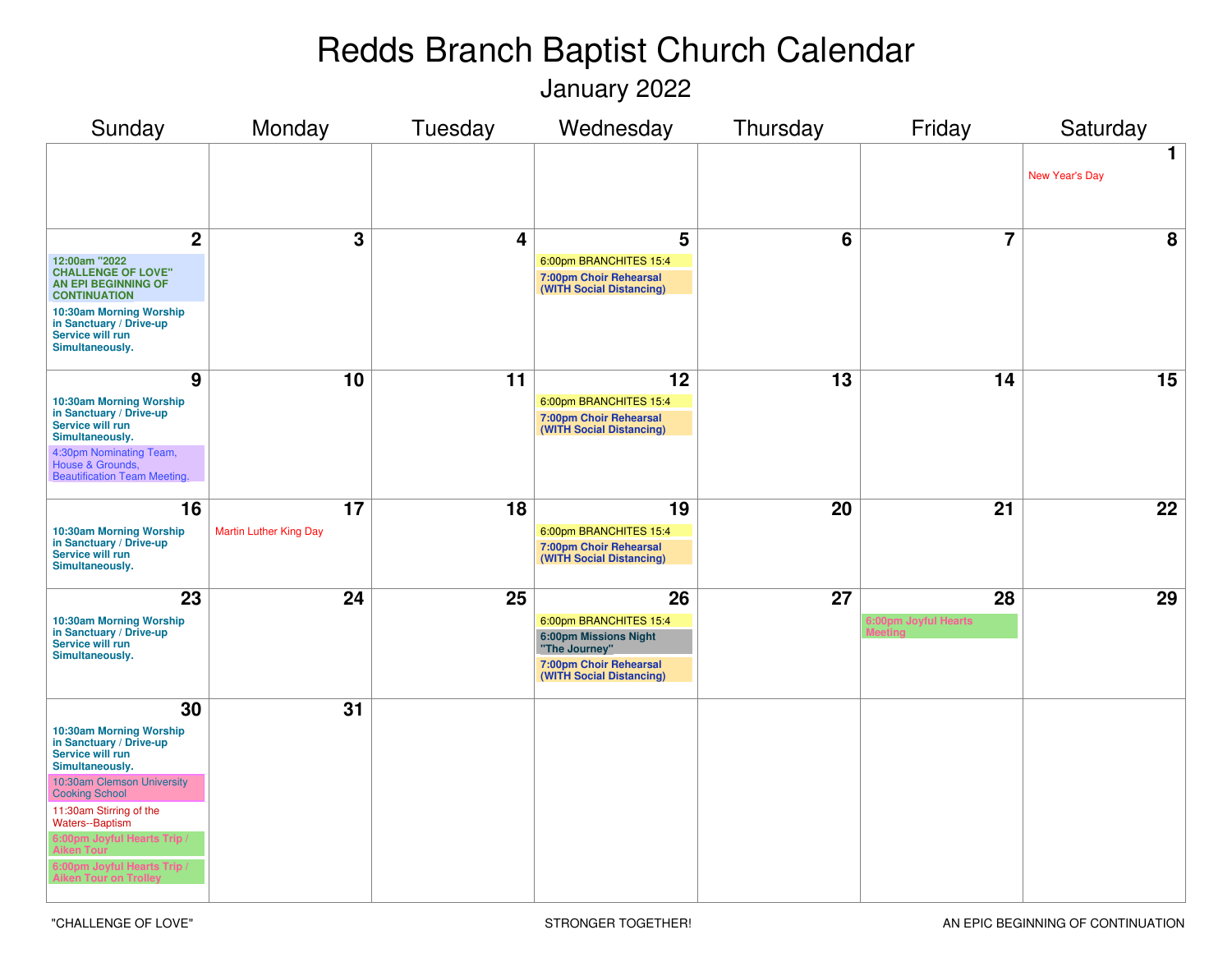February 2022

| Sunday                                                                                                                                        | Monday                       | Tuesday                            | Wednesday                                                                                                                                        | Thursday                                            | Friday | Saturday                        |
|-----------------------------------------------------------------------------------------------------------------------------------------------|------------------------------|------------------------------------|--------------------------------------------------------------------------------------------------------------------------------------------------|-----------------------------------------------------|--------|---------------------------------|
|                                                                                                                                               |                              | $\mathbf 1$                        | $\overline{2}$<br>6:00pm BRANCHITES 15:4<br>7:00pm Choir Rehearsal<br>(WITH Social Distancing)                                                   | $\overline{3}$                                      | 4      | $5\phantom{.0}$                 |
| 6<br>10:30am Morning Worship<br>in Sanctuary / Drive-up<br>Service will run<br>Simultaneously.                                                | $\overline{7}$               | 8                                  | 9<br>6:00pm BRANCHITES 15:4<br>7:00pm Choir Rehearsal<br>(WITH Social Distancing)                                                                | 10                                                  | 11     | 12<br><b>Lincoln's Birthday</b> |
| 13<br>10:30am Morning Worship<br>in Sanctuary / Drive-up<br>Service will run<br>Simultaneously.                                               | 14<br><b>Valentine's Day</b> | 15                                 | 16<br>6:00pm BRANCHITES 15:4<br>7:00pm Choir Rehearsal<br>(WITH Social Distancing)                                                               | 17                                                  | 18     | 19                              |
| 20<br>10:30am Morning Worship<br>in Sanctuary / Drive-up<br>Service will run<br>Simultaneously.                                               | 21<br><b>Presidents' Day</b> | 22<br><b>Washington's Birthday</b> | $\overline{23}$<br>6:00pm BRANCHITES 15:4<br><b>6:00pm Missions Night</b><br>"The Journey"<br>7:00pm Choir Rehearsal<br>(WITH Social Distancing) | 24<br>5:00pm Joyful Hearts Trip to<br>Sconyer's BBQ | 25     | 26                              |
| 27<br>10:30am Morning Worship<br>in Sanctuary / Drive-up<br>Service will run<br>Simultaneously.<br>11:30am Stirring of the<br>Waters--Baptism | 28                           |                                    |                                                                                                                                                  |                                                     |        |                                 |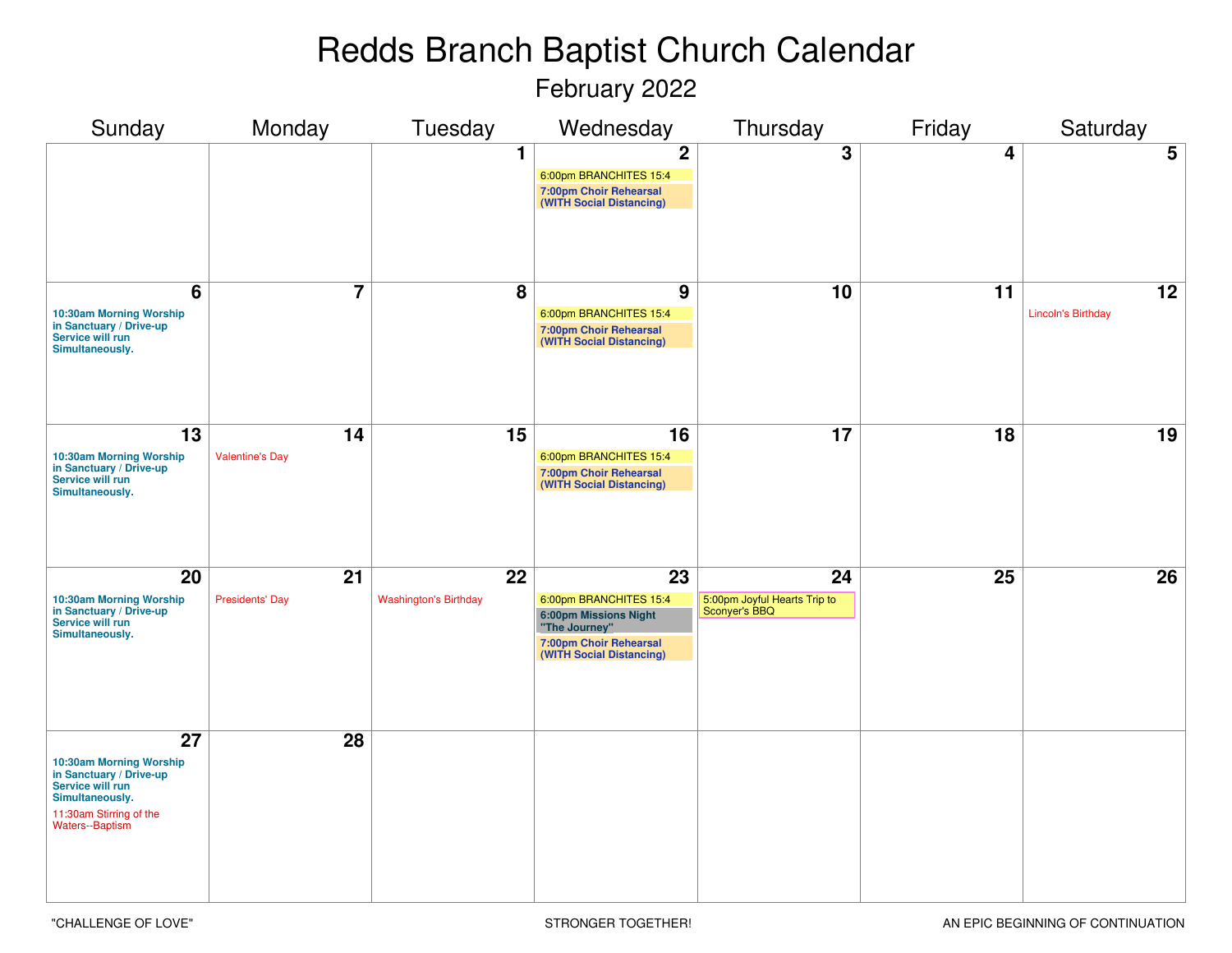March 2022

| Sunday                                                                                                                                                                                   | Monday                                                             | Tuesday | Wednesday                                                                                                                           | Thursday        | Friday                     | Saturday                                                                               |
|------------------------------------------------------------------------------------------------------------------------------------------------------------------------------------------|--------------------------------------------------------------------|---------|-------------------------------------------------------------------------------------------------------------------------------------|-----------------|----------------------------|----------------------------------------------------------------------------------------|
|                                                                                                                                                                                          |                                                                    | 1.      | $\overline{2}$<br>6:00pm BRANCHITES 15:4<br>7:00pm Choir Rehearsal<br>(WITH Social Distancing)                                      | 3               | 4                          | 5                                                                                      |
| 6<br>10:30am Morning Worship<br>in Sanctuary / Drive-up<br>Service will run<br>Simultaneously.                                                                                           | $\overline{7}$<br>5:45pm SPLASH of Faith<br><b>Spring Training</b> | 8       | 9<br>6:00pm BRANCHITES 15:4<br>7:00pm Choir Rehearsal<br>(WITH Social Distancing)                                                   | 10              | 11                         | 12                                                                                     |
| $\overline{13}$<br>Daylight Saving Time begins<br>10:30am Morning Worship<br>in Sanctuary / Drive-up<br>Service will run<br>Simultaneously.<br>11:30am Quarterly<br><b>Business Mtg.</b> | 14<br>6:00pm SPLASH of Faith                                       | 15      | 16<br>6:00pm BRANCHITES 15:4<br>7:00pm Choir Rehearsal<br>(WITH Social Distancing)                                                  | $\overline{17}$ | 18                         | 19                                                                                     |
| 20<br>10:30am Morning Worship<br>in Sanctuary / Drive-up<br>Service will run<br>Simultaneously.                                                                                          | 21<br>6:00pm SPLASH of Faith                                       | 22      | 23<br>6:00pm BRANCHITES 15:4<br><b>6:00pm Missions Night</b><br>"The Journey"<br>7:00pm Choir Rehearsal<br>(WITH Social Distancing) | 24              | 25<br>6:00pm Joyful Hearts | 26<br>9:00am Meet at the church<br>ball field for a<br>"Community Kids Mission<br>Day" |
| 27<br>10:30am Morning Worship<br>in Sanctuary / Drive-up<br>Service will run<br>Simultaneously.<br>11:30am Stirring of the<br><b>Waters--Baptism</b>                                     | 28<br>6:00pm SPLASH of Faith                                       | 29      | 30<br>6:00pm BRANCHITES 15:4<br>7:00pm Choir Rehearsal<br>(WITH Social Distancing)                                                  | 31              |                            |                                                                                        |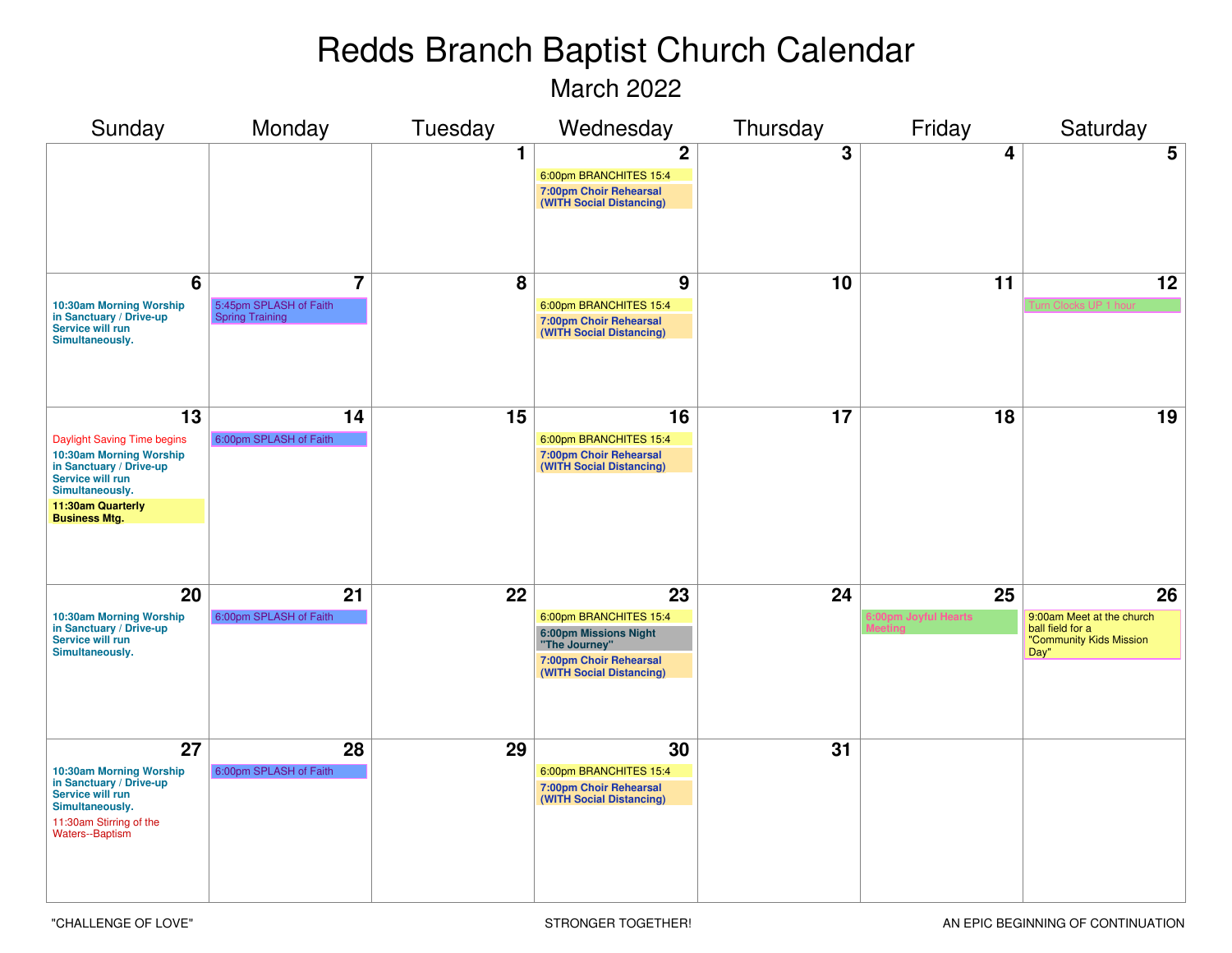April 2022

| Sunday                                                                                                                                                     | Monday                       | Tuesday         | Wednesday                                                                                                                           | Thursday        | Friday                                                                         | Saturday                                                                                                                       |
|------------------------------------------------------------------------------------------------------------------------------------------------------------|------------------------------|-----------------|-------------------------------------------------------------------------------------------------------------------------------------|-----------------|--------------------------------------------------------------------------------|--------------------------------------------------------------------------------------------------------------------------------|
|                                                                                                                                                            |                              |                 |                                                                                                                                     |                 | 1                                                                              | $\mathbf{2}$<br>10:00am Eudora Farms &<br>Dinosaur Hunt We will return<br>to church at 4:30PM *Pack a<br>lunch for your child* |
| $\mathbf{3}$<br>10:30am Morning Worship<br>in Sanctuary / Drive-up<br>Service will run<br>Simultaneously.                                                  | 4<br>6:00pm SPLASH of Faith  | 5               | 6<br>6:00pm BRANCHITES 15:4<br>7:00pm Choir Rehearsal<br>(WITH Social Distancing)                                                   | $\overline{7}$  | 8                                                                              | 9                                                                                                                              |
| 10<br>10:30am Morning Worship<br>in Sanctuary / Drive-up<br>Service will run<br>Simultaneously.                                                            | 11<br>6:00pm SPLASH of Faith | 12              | 13<br>6:00pm BRANCHITES 15:4<br>7:00pm Choir Rehearsal<br>(WITH Social Distancing)                                                  | 14              | 15<br><b>Tax Returns due</b>                                                   | 16                                                                                                                             |
| 17<br><b>Easter Sunday</b><br>10:30am Morning Worship<br>in Sanctuary / Drive-up<br>Service will run<br>Simultaneously.                                    | 18<br>6:00pm SPLASH of Faith | $\overline{19}$ | 20<br>6:00pm BRANCHITES 15:4<br>7:00pm Choir Rehearsal<br>(WITH Social Distancing)                                                  | $\overline{21}$ | $\overline{22}$<br>6:00pm Joyful Hearts Mtg.<br>and Covered Dish<br>Fellowship | $\overline{23}$                                                                                                                |
| $\overline{24}$<br>10:30am Morning Worship<br>in Sanctuary / Drive-up<br>Service will run<br>Simultaneously.<br>11:30am Stirring of the<br>Waters--Baptism | 25<br>6:00pm SPLASH of Faith | 26              | 27<br>6:00pm BRANCHITES 15:4<br><b>6:00pm Missions Night</b><br>"The Journey"<br>7:00pm Choir Rehearsal<br>(WITH Social Distancing) | 28              | 29                                                                             | 30                                                                                                                             |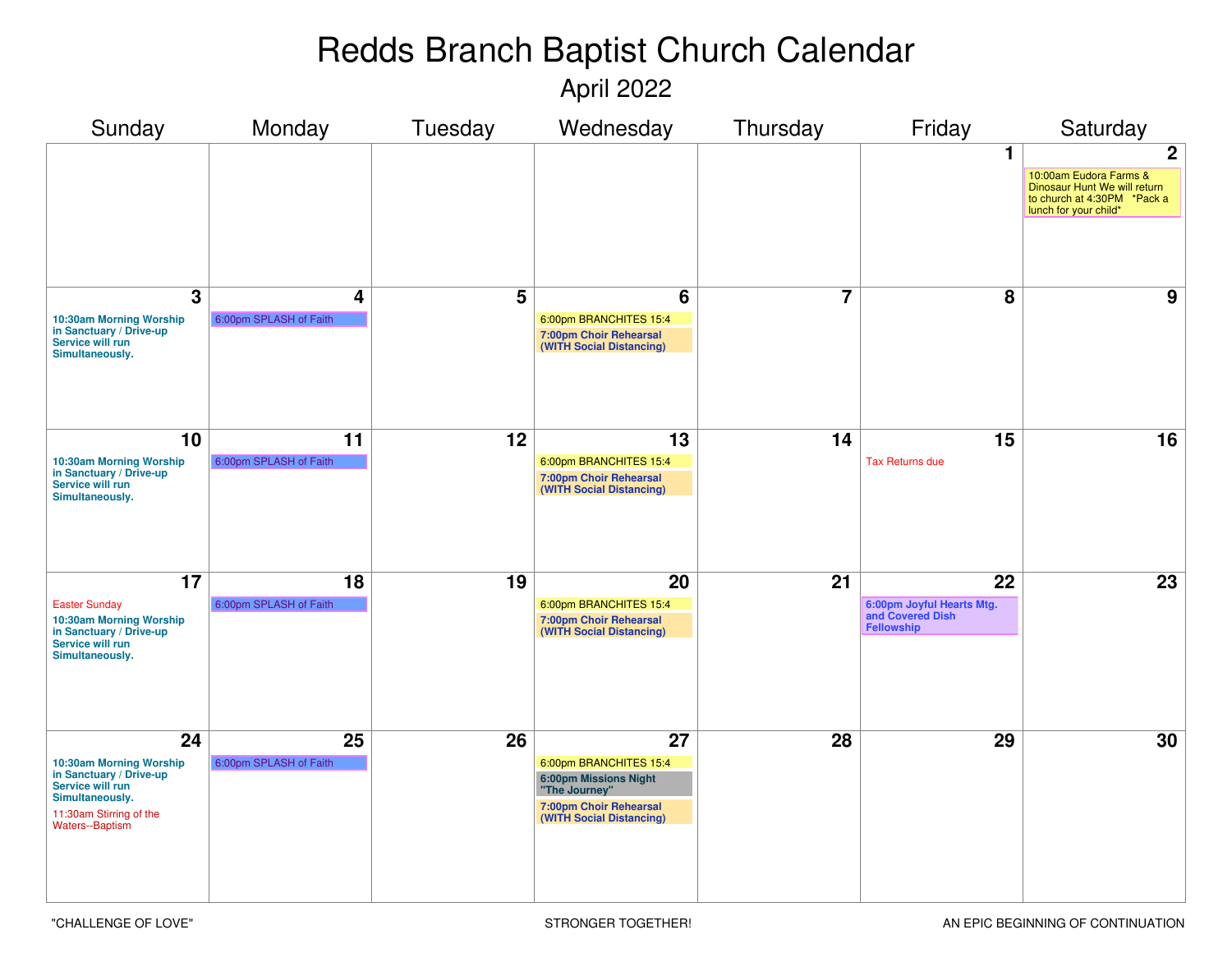May 2022

| Sunday                                                                                                                                                                                      | Monday                                            | Tuesday | Wednesday                                                                                                                           | Thursday                            | Friday | Saturday |
|---------------------------------------------------------------------------------------------------------------------------------------------------------------------------------------------|---------------------------------------------------|---------|-------------------------------------------------------------------------------------------------------------------------------------|-------------------------------------|--------|----------|
| 1<br>10:30am Morning Worship<br>in Sanctuary / Drive-up<br>Service will run<br>Simultaneously.<br><b>Senior Adult Sunday</b>                                                                | $\boldsymbol{2}$<br>6:00pm SPLASH of Faith        | 3       | 4<br>6:00pm BRANCHITES 15:4<br>7:00pm Choir Rehearsal<br>(WITH Social Distancing)                                                   | 5                                   | 6      | 7        |
| 8<br><b>Mother's Day</b><br>10:30am Morning Worship<br>in Sanctuary / Drive-up<br>Service will run<br>Simultaneously.<br>10:30am Parent / Child<br><b>Dedication</b>                        | 9<br>6:00pm SPLASH of Faith                       | 10      | 11<br>6:00pm BRANCHITES 15:4<br>7:00pm Choir Rehearsal<br>(WITH Social Distancing)                                                  | 12                                  | 13     | 14       |
| 15<br>10:30am Morning Worship<br>in Sanctuary / Drive-up<br>Service will run<br>Simultaneously.                                                                                             | 16<br>6:00pm SPLASH of Faith                      | 17      | 18<br>6:00pm BRANCHITES 15:4<br>7:00pm Choir Rehearsal<br>(WITH Social Distancing)                                                  | 19                                  | 20     | 21       |
| 22<br>10:30am Morning Worship<br>in Sanctuary / Drive-up<br>Service will run<br>Simultaneously.                                                                                             | 23<br>6:00pm SPLASH of Faith                      | 24      | 25<br>6:00pm BRANCHITES 15:4<br><b>6:00pm Missions Night</b><br>"The Journey"<br>7:00pm Choir Rehearsal<br>(WITH Social Distancing) | 26<br><b>Discover Trip to Modoc</b> | 27     | 28       |
| 29<br>10:30am Morning Worship<br>in Sanctuary / Drive-up<br>Service will run<br>Simultaneously.<br>11:30am Stirring of the<br><b>Waters--Baptism</b><br><b>Celebration of Lord's Supper</b> | 30<br><b>Memorial Day</b><br><b>Office Closed</b> | 31      |                                                                                                                                     |                                     |        |          |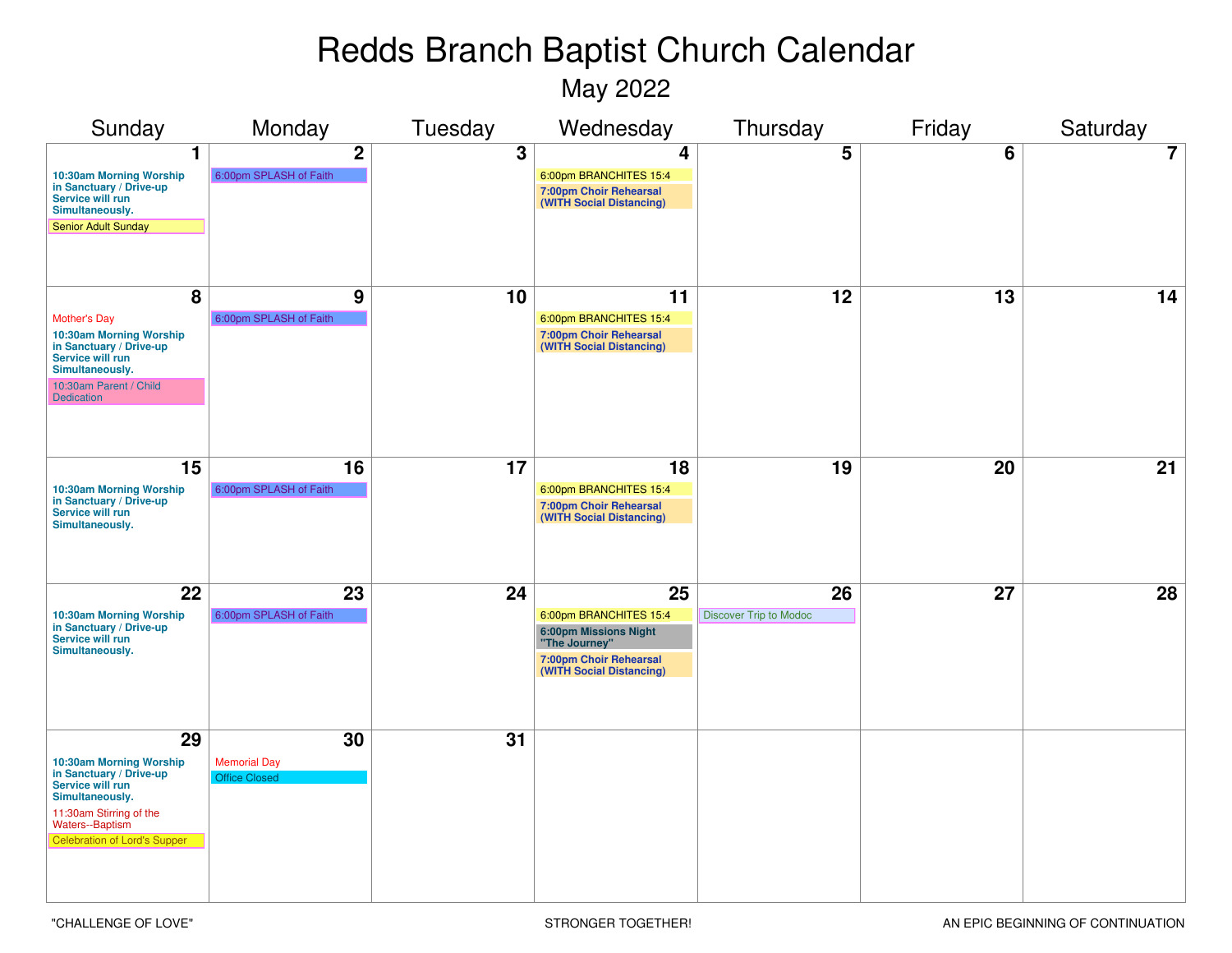June 2022

| Sunday                                                                                                                                                                                                                                                                         | Monday | Tuesday                 | Wednesday                                                                                        | Thursday         | Friday                                               | Saturday                                             |
|--------------------------------------------------------------------------------------------------------------------------------------------------------------------------------------------------------------------------------------------------------------------------------|--------|-------------------------|--------------------------------------------------------------------------------------------------|------------------|------------------------------------------------------|------------------------------------------------------|
|                                                                                                                                                                                                                                                                                |        |                         | 1<br>6:00pm BRANCHITES 15:4<br>7:00pm Choir Rehearsal                                            | $\boldsymbol{2}$ | 3                                                    | 4<br><b>Children/Student Pool</b><br>Party @ Still's |
| 5<br>10:30am Morning Worship<br>in Sanctuary / Drive-up<br>Service will run<br>Simultaneously.                                                                                                                                                                                 | 6      | $\overline{\mathbf{7}}$ | 8<br>6:00pm BRANCHITES 15:4<br><b>7:00pm Choir Rehearsal</b>                                     | 9                | 10                                                   | 11                                                   |
| 12<br>10:30am Morning Worship<br>in Sanctuary / Drive-up<br>Service will run<br>Simultaneously.<br>10:30am Sharon Stone<br>from Clemson Univ.<br><b>Community</b><br><b>Outreach/SNAP-ED Special</b><br><b>Branchite Activity</b><br>11:30am Quarterly<br><b>Business Mtg.</b> | 13     | 14                      | 15<br>6:00pm BRANCHITES 15:4<br><b>7:00pm Choir Rehearsal</b>                                    | 16               | 17                                                   | 18                                                   |
| 19<br><b>Father's Day</b><br>10:30am Morning Worship<br>in Sanctuary / Drive-up<br>Service will run<br>Simultaneously.                                                                                                                                                         | 20     | 21                      | 22<br>6:00pm BRANCHITES 15:4<br>6:00pm Missions Night<br>"The Journey"<br>7:00pm Choir Rehearsal | 23               | 24<br>6:00pm Joyful Hearts<br>leeting & Covered Dish | 25                                                   |
| 26<br>10:30am Morning Worship<br>in Sanctuary / Drive-up<br>Service will run<br>Simultaneously.<br>11:30am Stirring of the<br><b>Waters--Baptism</b>                                                                                                                           | 27     | 28                      | 29<br>6:00pm BRANCHITES 15:4<br><b>7:00pm Choir Rehearsal</b>                                    | 30               |                                                      |                                                      |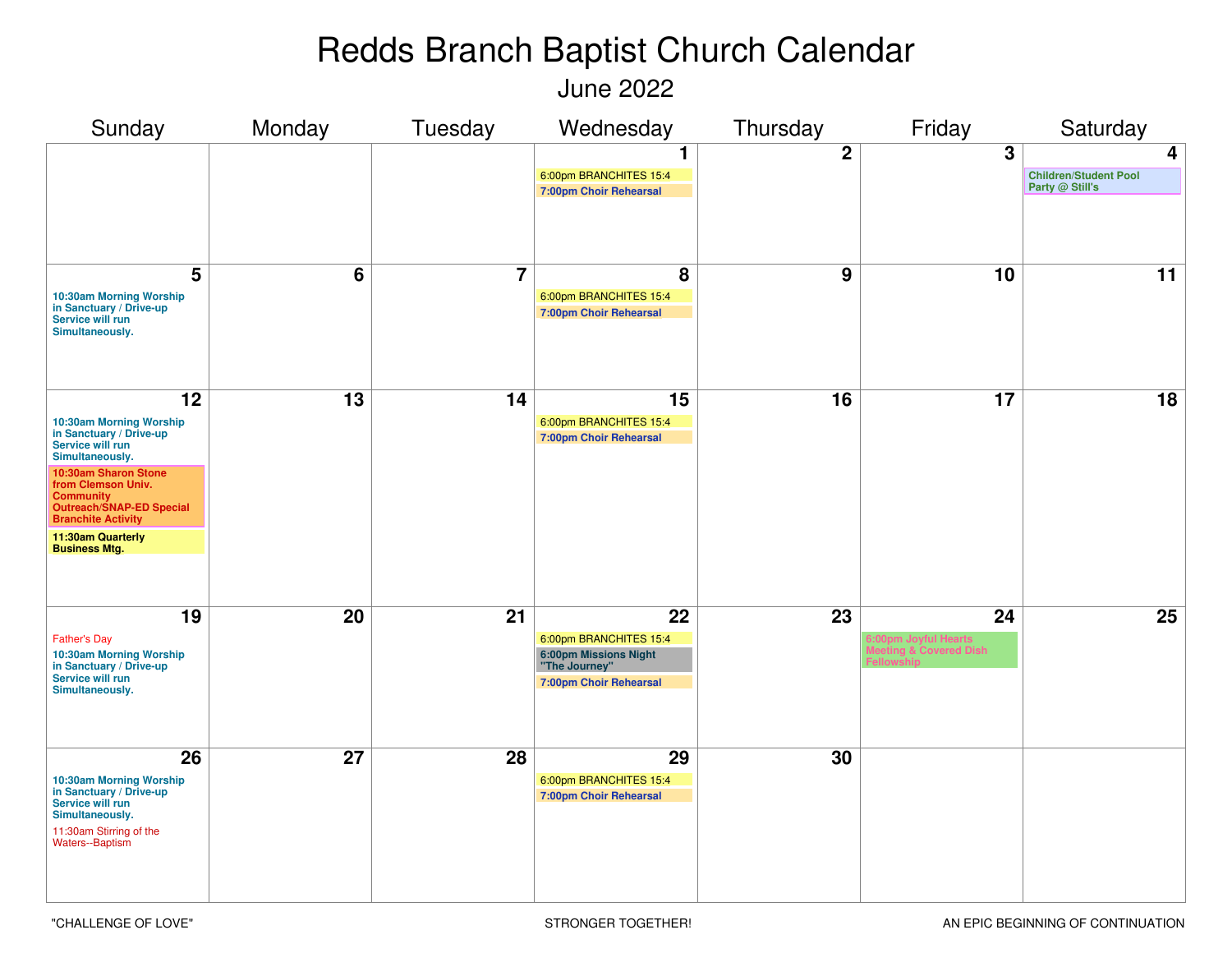July 2022

| Sunday                                                                                                                                  | Monday                                          | Tuesday | Wednesday                                               | Thursday       | Friday                                                  | Saturday                                                          |
|-----------------------------------------------------------------------------------------------------------------------------------------|-------------------------------------------------|---------|---------------------------------------------------------|----------------|---------------------------------------------------------|-------------------------------------------------------------------|
|                                                                                                                                         |                                                 |         |                                                         |                | 1                                                       | $\mathbf{2}$                                                      |
| $\overline{3}$                                                                                                                          | 4                                               | 5       | 6                                                       | $\overline{7}$ | 8                                                       | 9                                                                 |
| 10:30am All American Day<br><b>Celebration Sunday</b>                                                                                   | <b>Independence Day</b><br><b>Office Closed</b> |         | 6:00pm BRANCHITES 15:4<br><b>7:00pm Choir Rehearsal</b> |                | 6:30pm VBS                                              | 9:00am VBS                                                        |
| 10:30am Morning Worship<br>in Sanctuary / Drive-up<br>Service will run<br>Simultaneously.                                               |                                                 |         |                                                         |                |                                                         |                                                                   |
| 10                                                                                                                                      | 11                                              | 12      | 13                                                      | 14             | 15                                                      | 16                                                                |
| 10:30am Morning Worship<br>in Sanctuary / Drive-up<br>Service will run<br>Simultaneously.                                               |                                                 |         | 6:00pm BRANCHITES 15:4<br><b>7:00pm Choir Rehearsal</b> |                |                                                         | <b>Couples Retreat @ Isle of</b><br><b>Palms Baptist / Resort</b> |
| 17                                                                                                                                      | 18                                              | 19      | 20                                                      | 21             | 22                                                      | 23                                                                |
| 10:30am Morning Worship<br>in Sanctuary / Drive-up<br>Service will run<br>Simultaneously.                                               |                                                 |         | 6:00pm BRANCHITES 15:4<br><b>7:00pm Choir Rehearsal</b> |                |                                                         |                                                                   |
| 24                                                                                                                                      | 25                                              | 26      | 27                                                      | 28             | 29                                                      | 30                                                                |
| 10:30am Morning Worship<br>in Sanctuary / Drive-up                                                                                      |                                                 |         | 6:00pm BRANCHITES 15:4<br><b>6:00pm Missions Night</b>  |                | 9:00am Branchite Trip to<br><b>SPCA &amp; Ice Cream</b> | <b>Couples Retreat @ Isle of<br/>Palms Baptist / Resort</b>       |
| Service will run<br>Simultaneously.                                                                                                     |                                                 |         | "The Journey"<br>7:00pm Choir Rehearsal                 |                | 6:00pm Joyful Hearts                                    |                                                                   |
| 31                                                                                                                                      |                                                 |         |                                                         |                |                                                         |                                                                   |
| 10:30am Morning Worship<br>in Sanctuary / Drive-up<br>Service will run<br>Simultaneously.<br>11:30am Stirring of the<br>Waters--Baptism |                                                 |         |                                                         |                |                                                         |                                                                   |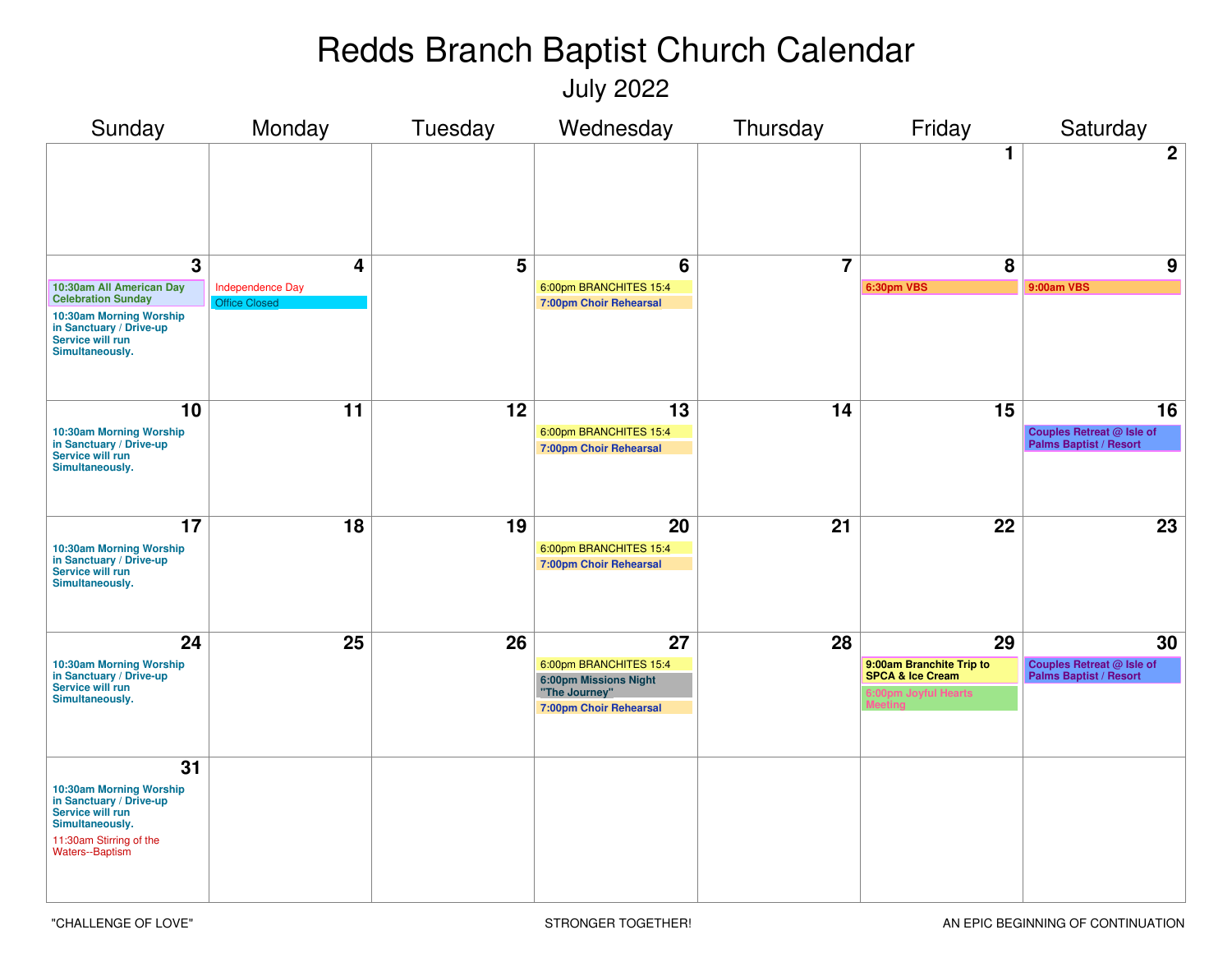August 2022

| Sunday                                                                                                                                        | Monday | Tuesday        | Wednesday                                                                                        | Thursday                | Friday                     | Saturday                                                         |
|-----------------------------------------------------------------------------------------------------------------------------------------------|--------|----------------|--------------------------------------------------------------------------------------------------|-------------------------|----------------------------|------------------------------------------------------------------|
|                                                                                                                                               | 1      | $\overline{2}$ | 3<br>6:00pm BRANCHITES 15:4<br>7:00pm Choir Rehearsal                                            | $\overline{\mathbf{4}}$ | 5                          | 6<br>10:00am Ladies Chocolate<br>& Friends @ Sweetwater<br>Bapt. |
| $\overline{7}$<br>10:30am Morning Worship<br>in Sanctuary / Drive-up<br>Service will run<br>Simultaneously.                                   | 8      | 9              | 10<br>6:00pm BRANCHITES 15:4<br>7:00pm Choir Rehearsal                                           | 11                      | 12                         | 13                                                               |
| 14<br>10:30am Morning Worship<br>in Sanctuary / Drive-up<br>Service will run<br>Simultaneously.<br>Water Day @ the Branch                     | 15     | 16             | 17<br>6:00pm BRANCHITES 15:4<br>7:00pm Choir Rehearsal                                           | 18                      | 19                         | 20                                                               |
| 21<br>10:30am Morning Worship<br>in Sanctuary / Drive-up<br>Service will run<br>Simultaneously.                                               | 22     | 23             | 24<br>6:00pm BRANCHITES 15:4<br>6:00pm Missions Night<br>"The Journey"<br>7:00pm Choir Rehearsal | 25                      | 26<br>6:00pm Joyful Hearts | 27                                                               |
| 28<br>10:30am Morning Worship<br>in Sanctuary / Drive-up<br>Service will run<br>Simultaneously.<br>11:30am Stirring of the<br>Waters--Baptism | 29     | 30             | 31<br>6:00pm BRANCHITES 15:4<br>7:00pm Choir Rehearsal                                           |                         |                            |                                                                  |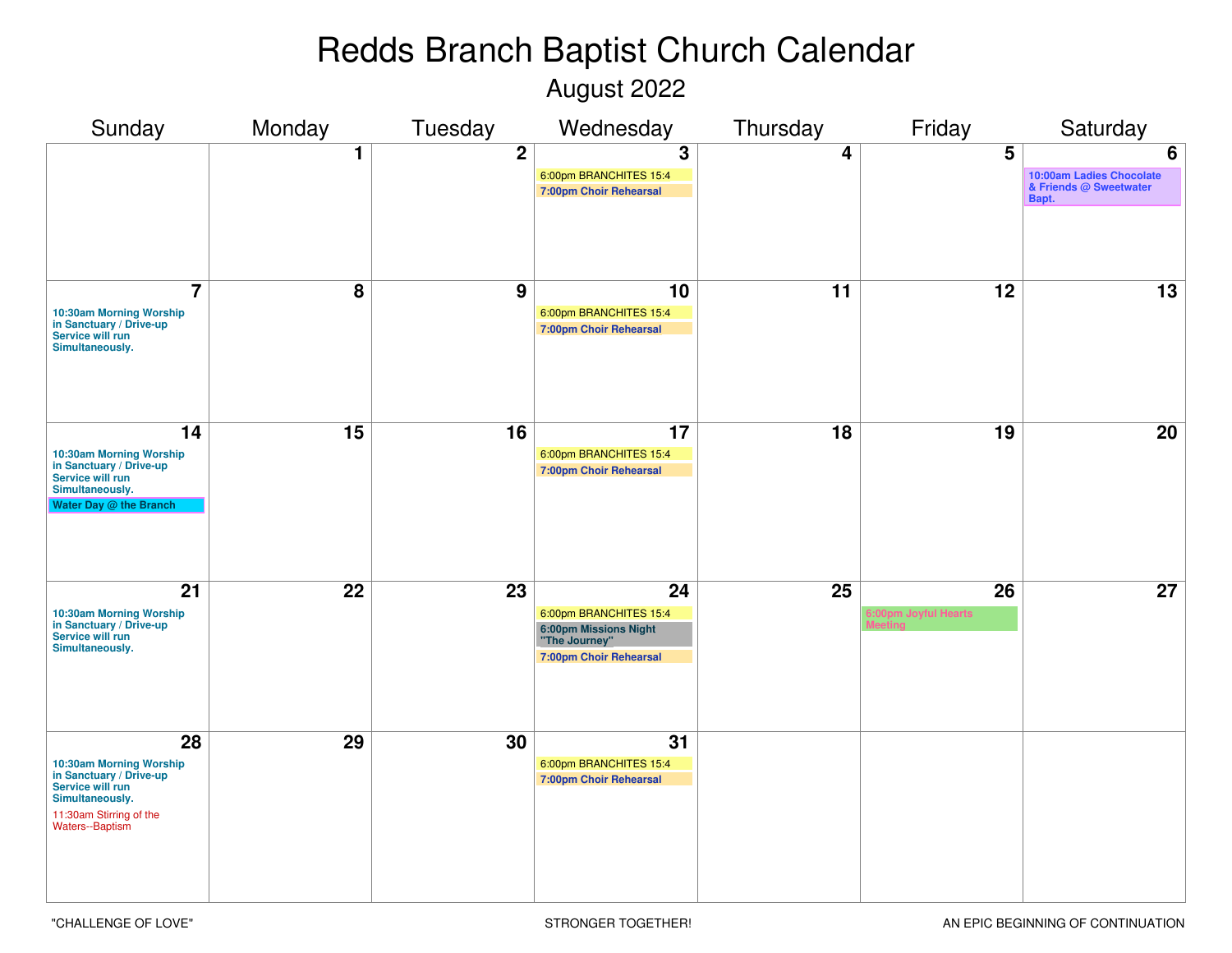September 2022

| Sunday                                                                                                                                                     | Monday                                        | Tuesday         | Wednesday                                                                                        | Thursday        | Friday                     | Saturday        |
|------------------------------------------------------------------------------------------------------------------------------------------------------------|-----------------------------------------------|-----------------|--------------------------------------------------------------------------------------------------|-----------------|----------------------------|-----------------|
|                                                                                                                                                            |                                               |                 |                                                                                                  | 1               | $\overline{2}$             | 3               |
| $\overline{\mathbf{4}}$<br>10:30am Morning Worship<br>in Sanctuary / Drive-up<br>Service will run<br>Simultaneously.                                       | 5<br><b>Labor Day</b><br><b>Office Closed</b> | $6\overline{6}$ | $\overline{7}$<br>6:00pm BRANCHITES 15:4<br>7:00pm Choir Rehearsal                               | $\overline{8}$  | 9                          | 10              |
| $\overline{11}$<br>10:30am Morning Worship<br>in Sanctuary / Drive-up<br>Service will run<br>Simultaneously.<br>11:30am Quarterly<br><b>Business Mtg.</b>  | $\overline{12}$                               | $\overline{13}$ | 14<br>6:00pm BRANCHITES 15:4<br>7:00pm Choir Rehearsal                                           | $\overline{15}$ | $\overline{16}$            | $\overline{17}$ |
| $\overline{18}$<br>10:30am Morning Worship<br>in Sanctuary / Drive-up<br>Service will run<br>Simultaneously.                                               | $\overline{19}$                               | $\overline{20}$ | 21<br>6:00pm BRANCHITES 15:4<br>7:00pm Choir Rehearsal                                           | $\overline{22}$ | $\overline{23}$            | 24              |
| $\overline{25}$<br>10:30am Morning Worship<br>in Sanctuary / Drive-up<br>Service will run<br>Simultaneously.<br>11:30am Stirring of the<br>Waters--Baptism | $\overline{26}$                               | $\overline{27}$ | 28<br>6:00pm BRANCHITES 15:4<br>6:00pm Missions Night<br>"The Journey"<br>7:00pm Choir Rehearsal | $\overline{29}$ | 30<br>6:00pm Joyful Hearts |                 |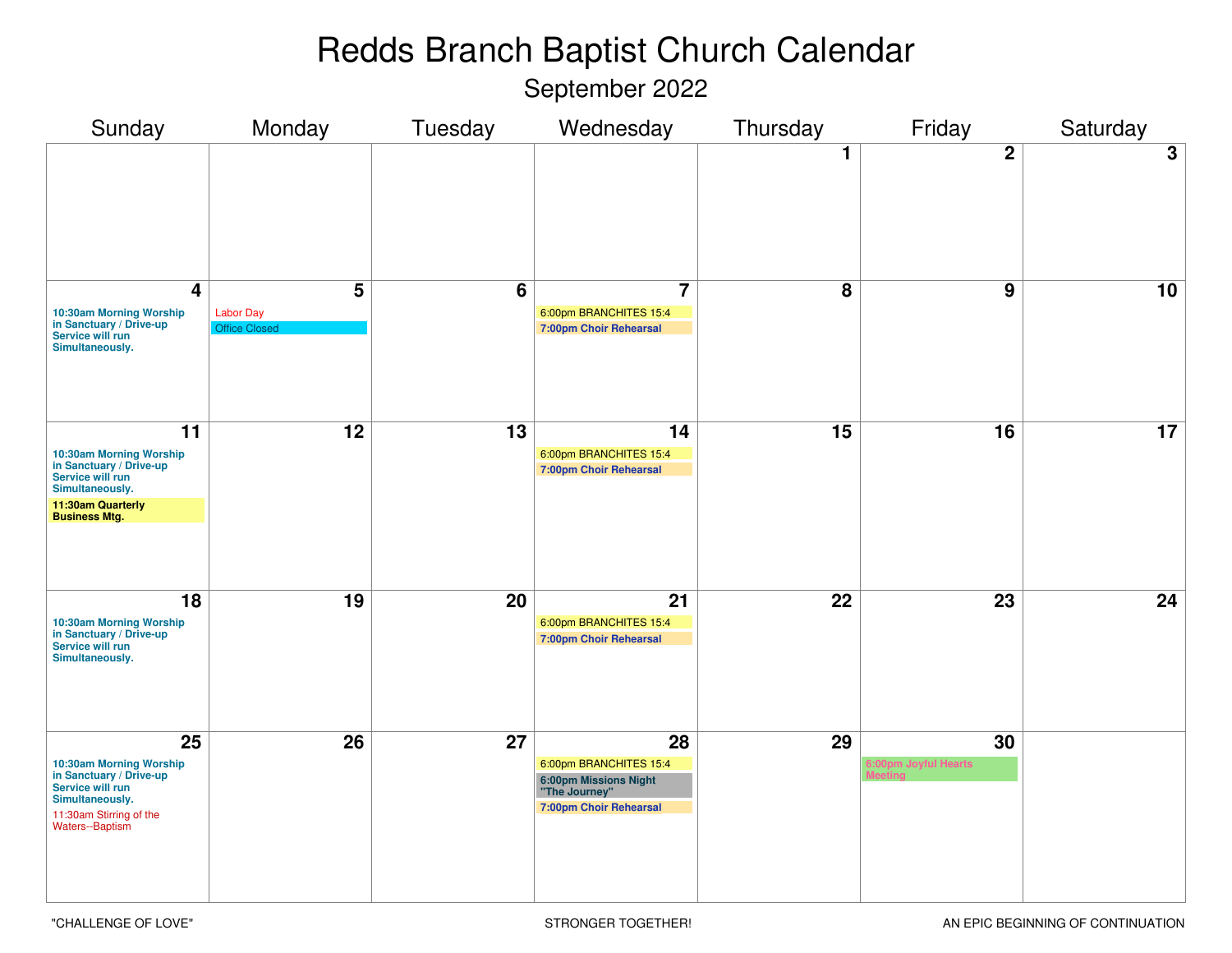October 2022

| Sunday                                                                                                                                        | Monday          | Tuesday         | Wednesday                                                                                               | Thursday        | Friday                     | Saturday        |
|-----------------------------------------------------------------------------------------------------------------------------------------------|-----------------|-----------------|---------------------------------------------------------------------------------------------------------|-----------------|----------------------------|-----------------|
|                                                                                                                                               |                 |                 |                                                                                                         |                 |                            | $\mathbf 1$     |
| $\overline{2}$<br>10:30am Morning Worship<br>in Sanctuary / Drive-up<br>Service will run<br>Simultaneously.                                   | $\mathbf 3$     | 4               | 5<br>6:00pm BRANCHITES 15:4<br>7:00pm Choir Rehearsal                                                   | $6\phantom{1}$  | $\overline{7}$             | 8               |
| $\overline{9}$<br>10:30am Morning Worship<br>in Sanctuary / Drive-up<br>Service will run<br>Simultaneously.<br>135th Homecoming Service       | 10              | $\overline{11}$ | 12<br>6:00pm BRANCHITES 15:4<br>7:00pm Choir Rehearsal                                                  | $\overline{13}$ | $\overline{14}$            | $\overline{15}$ |
| 16<br>10:30am Morning Worship<br>in Sanctuary / Drive-up<br>Service will run<br>Simultaneously.                                               | $\overline{17}$ | $\overline{18}$ | 19<br>6:00pm BRANCHITES 15:4<br><b>7:00pm Choir Rehearsal</b>                                           | 20              | $\overline{21}$            | $\overline{22}$ |
| 23<br>10:30am Morning Worship<br>in Sanctuary / Drive-up<br>Service will run<br>Simultaneously.                                               | 24              | 25              | 26<br>6:00pm BRANCHITES 15:4<br><b>6:00pm Missions Night</b><br>"The Journey"<br>7:00pm Choir Rehearsal | $\overline{27}$ | 28<br>6:00pm Joyful Hearts | 29              |
| 30<br>10:30am Morning Worship<br>in Sanctuary / Drive-up<br>Service will run<br>Simultaneously.<br>11:30am Stirring of the<br>Waters--Baptism | 31<br>Halloween |                 |                                                                                                         |                 |                            |                 |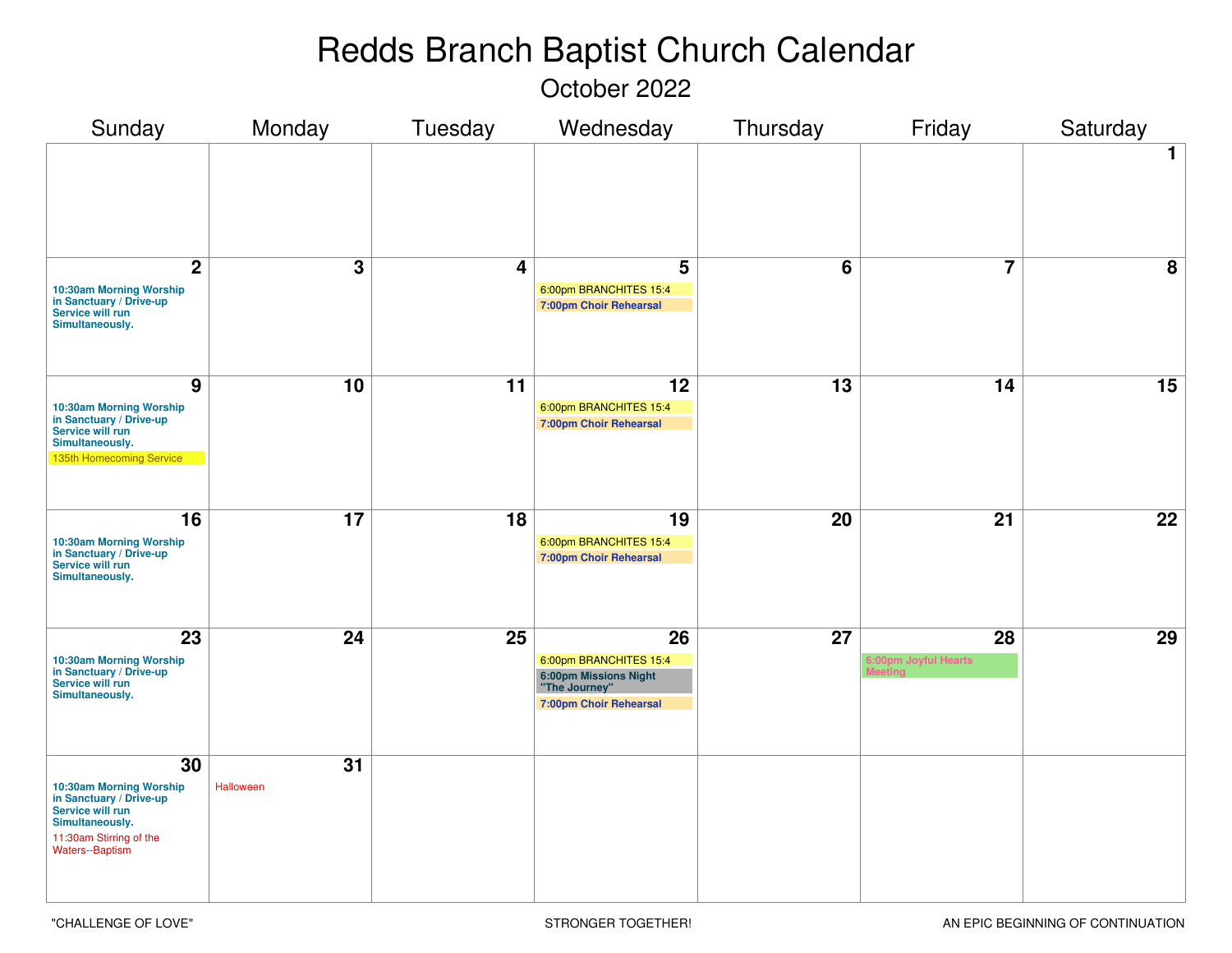November 2022

| Sunday                                                                                                                                               | Monday          | Tuesday                  | Wednesday                                                                                                                | Thursday                                              | Friday                    | Saturday        |
|------------------------------------------------------------------------------------------------------------------------------------------------------|-----------------|--------------------------|--------------------------------------------------------------------------------------------------------------------------|-------------------------------------------------------|---------------------------|-----------------|
|                                                                                                                                                      |                 | 1                        | $\boldsymbol{2}$<br>6:00pm BRANCHITES 15:4<br>7:00pm Choir Rehearsal                                                     | 3                                                     | 4                         | 5               |
| 6<br>Daylight Saving Time ends<br>10:30am Morning Worship<br>in Sanctuary / Drive-up<br>Service will run<br>Simultaneously.                          | $\overline{7}$  | 8<br><b>Election Day</b> | 9<br>6:00pm BRANCHITES 15:4<br>7:00pm Choir Rehearsal                                                                    | 10                                                    | 11<br><b>Veterans Day</b> | 12              |
| 13<br>10:30am Morning Worship<br>in Sanctuary / Drive-up<br>Service will run<br>Simultaneously.                                                      | 14              | 15                       | 16<br>6:00pm BRANCHITES 15:4<br>7:00pm Choir Rehearsal                                                                   | 17                                                    | $\overline{18}$           | 19              |
| 20<br>10:30am Morning Worship<br>in Sanctuary / Drive-up<br>Service will run<br>Simultaneously.                                                      | $\overline{21}$ | $\overline{22}$          | 23<br>6:00pm BRANCHITES 15:4<br>6:00pm Missions Night<br>"The Journey"<br>7:00pm Choir Rehearsal<br><b>Office Closed</b> | 24<br><b>Thanksgiving Day</b><br><b>Office Closed</b> | 25                        | $\overline{26}$ |
| 27<br>10:30am Morning Worship<br>in Sanctuary / Drive-up<br>Service will run<br>Simultaneously.<br>11:30am Stirring of the<br><b>Waters--Baptism</b> | 28              | 29                       | 30<br>6:00pm BRANCHITES 15:4<br>7:00pm Choir Rehearsal                                                                   |                                                       |                           |                 |